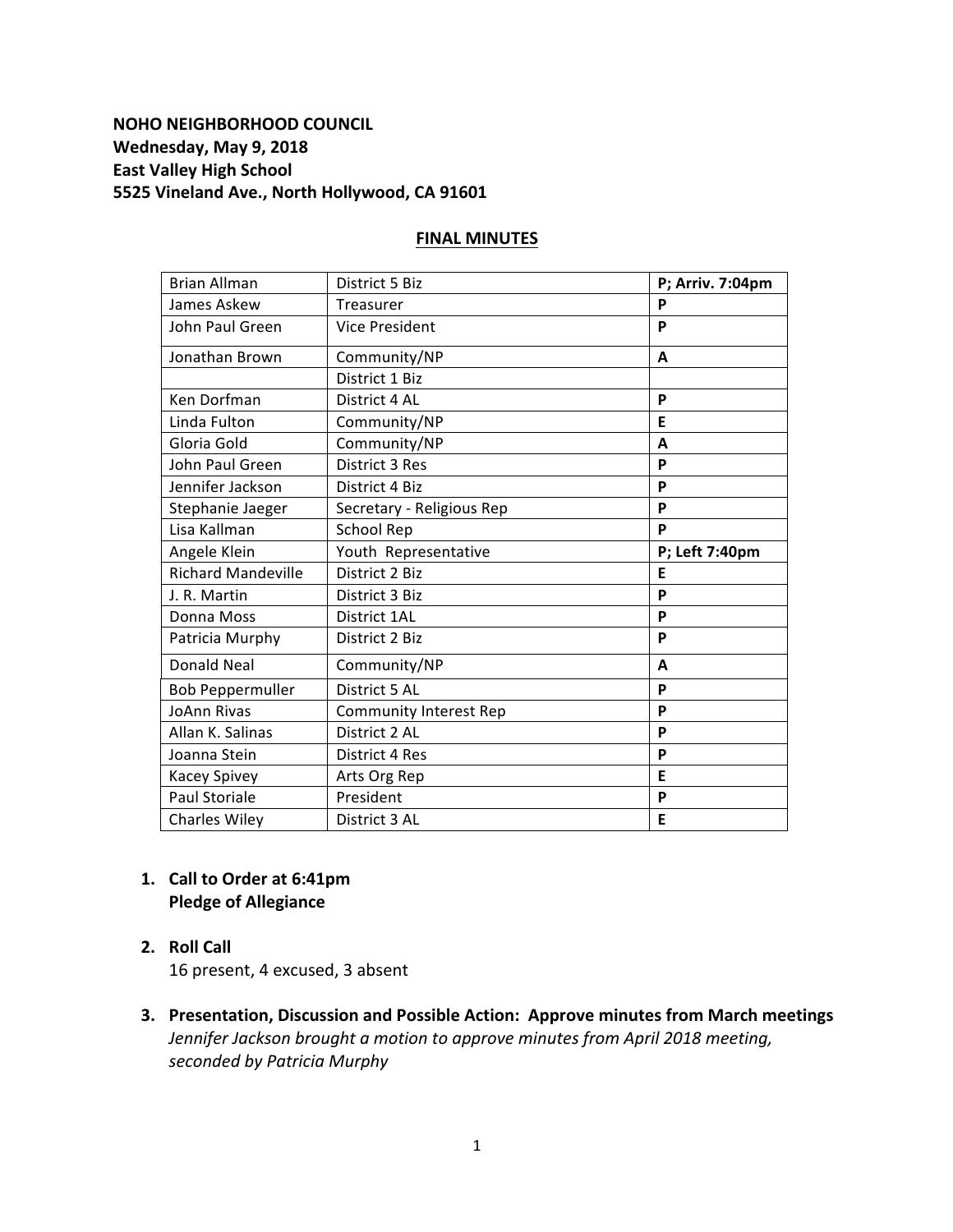**14 AYES:** James Askew, John Paul Green, Ken Dorfman, Jennifer Jackson, Stephanie Jaeger, Lisa Kallman, J.R Martin, Donna Moss, Patricia Murphy, Bob Peppermuller, JoAnn Rivas, Allan Salinas, Joanna Stein, Paul Storiale 1 **INELIGIBLE:** Angele Klein **VOTE: (14-0-1) MOTION PASSES**

**4. President's Opening Announcements/Comments**

Paul Storiale reminded the board members that all the funds have to be spent before the new fiscal year. There is no Board Meeting in June. Remember to vote on June  $5<sup>th</sup>$ .

### **5. Public Comments on Non-Agenda Items**

# **Rudy Melendez – Running for State Senate 18th District.**

He introduced himself and asked for stakeholder's votes June  $5<sup>th</sup>$ .

**Danny Green –** He spoke on home sharing.

**Rose (Stakeholder)** – She spoke on home sharing.

**Kevin Stevens** – He spoke on home sharing.

**Julio Martinez** – He spoke on home sharing.

**Cheryl (Stakeholder)** – She spoke on home sharing.

**Taylor (Stakeholder)** – He spoke on home sharing.

### **Freddy Cupen-Ames – Budget Advocate**

Budget Day is June 23, 2018. Two budget representatives from the board need to attend Budget Day. The White Paper was discussed.

**6.** Presentation, Discussion and Possible Action: To approve Lisa Kallman as the new **School Representative on the NoHo Neighborhood Council. Ms. Kallman has been a teacher at Lankershim Elementary School for many years** Ken Dorfman brought a motion to approve Lisa Kallman as the new School *Representative on the NoHo Neighborhood Council. Ms. Kallman has been a teacher at* Lankershim Elementary School for many years, seconded by JoAnn Rivas **13 AYES:** James Askew, John Paul Green, Ken Dorfman, Jennifer Jackson, Stephanie Jaeger, J.R. Martin, Donna Moss, Patricia Murphy, Bob Peppermuller, JoAnn Rivas, Allan Salinas, Joanna Stein, Paul Storiale 1 **INELIGIBLE:** Angele Klein **VOTE: (13-0-1) MOTION PASSES**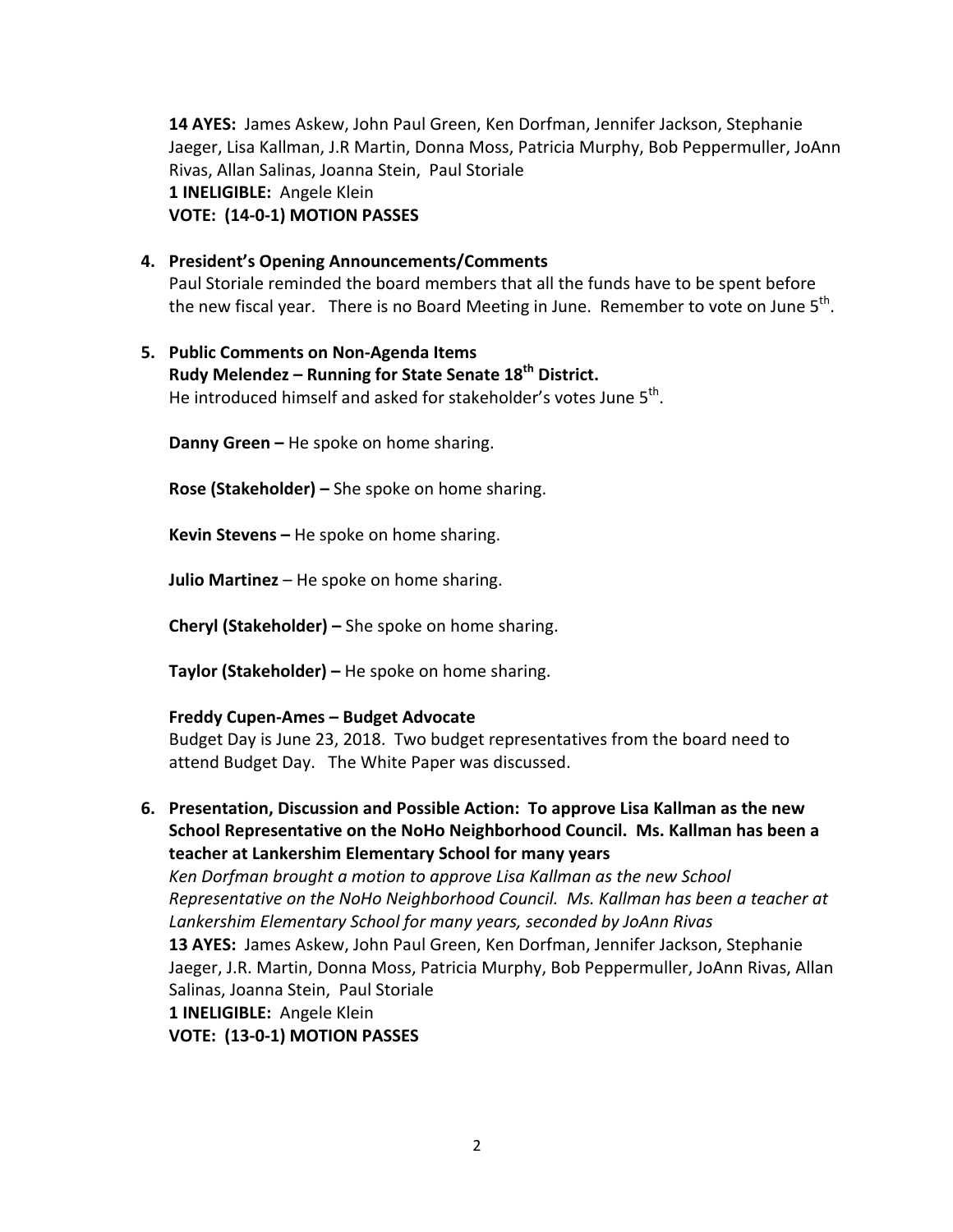### **7. Public Officials**

### **Sahag Yedalian – Councilman Paul Krekorian (CD2)**

NoHo Summer Nights is June  $16^{th}$  to August  $4^{th}$  at North Hollywood Park. He discussed muralism  $-$  The creation of 100 murals in the North Hollywood area before the Olympics using homeless and inner city artists and Non Profits to do the painting.

#### **Kathleen Quinn- Department of Neighborhood Empowerment**

The Outreach Gathering put on by DONE and the Bylaws were discussed.

- **8. Presentation and Discussion: Representatives from LA Sanitation, the Office of Mayor**  Eric Garcetti, and the Office of Councilman Paul Krekorian will be in attendance to present and discuss the Great Streets project on Lankershim Blvd. A presentation was given on Item #8.
- **9. Recess was called at 7:40pm**

#### **10. Called to Order at 7:45pm**

#### *11.* **Committee Reports**

### **Beautification Committee– James Askew**

The next committee meeting will be June 6<sup>th</sup> at the Holiday Inn Express on Burbank Blvd.

#### **Arts and Hu**m**anities Committee – Brian Allman**

The NoHo Summer Nights and the mural project were discussed at the last meeting. Staffing is needed on July  $7<sup>th</sup>$  and July  $14<sup>th</sup>$  Art Walk is Saturday, May 13, 2018 on Lankershim Blvd. Committee Meetings are the 2<sup>nd</sup> Saturday of the month 4:00pm-8:00pm at the NoHo Plaza on Lankershim.

#### **Planning, Land-Use, Housing and Transportation Committee - John Paul Green**

There will be no committee meeting in May. The next PLUHT Committee meeting is the last Tuesday in June at the Holiday Inn Express at 7:00pm

#### **Rules and Government Committee – Ken Dorfman**

There was no meeting.

#### **Public Safety Emergency Preparedness Committee–Allan Salinas**

The meeting is the last Thursday of the month. CPR training and certification will be discussed

#### **Outreach Committee – Ken Dorfman**

The Art Walk will be extending out onto Lankershim Blvd to the North and the South.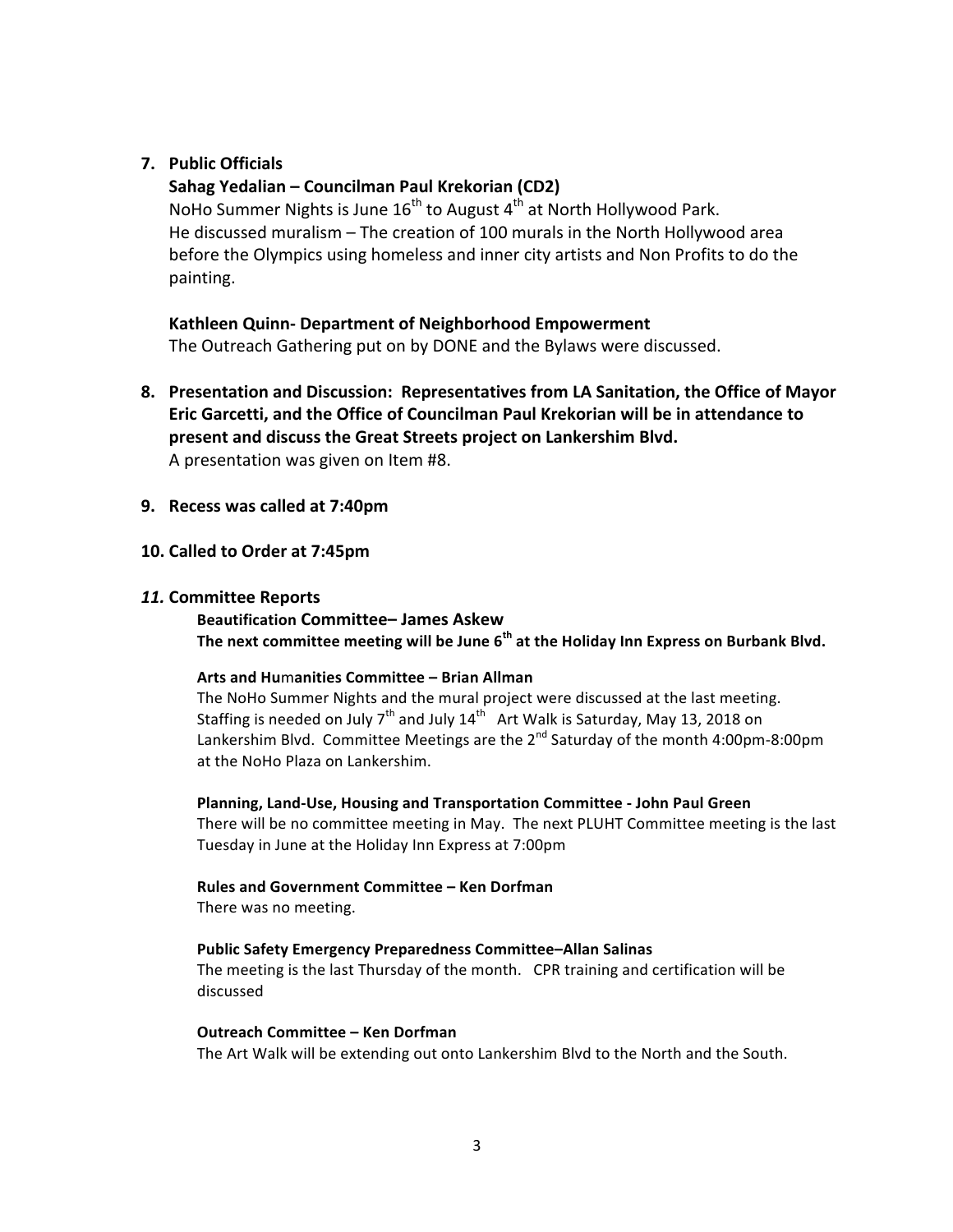#### **Homeless Committee – Stephanie Jaeger**

The first meeting is Tuesday, May 22, 2018 at 6:30pm at the Library of St. Mathews Lutheran Church. 

### **12. FUNDING ITEM** – Presentation, Discussion and Possible Action: To Review and Adopt **March & April MER (Monthly Expenditure Report)**

*John Paul Green brought a motion to Review and Adopt March & April MER (Monthly Expenditure Report), seconded by Ken Dorfman*

**14 AYES:** Brian Allman, James Askew, Ken Dorfman, John Paul Green, Jennifer Jackson, Stephanie Jaeger, J.R. Martin, Donna Moss, Patricia Murphy, Bob Peppermuller, JoAnn Rivas, Allan Salinas, Joanna Stein, Paul Storiale

**VOTE: (14-0-0) MOTION PASSES**

**13. FUNDING ITEM** – Presentation, Discussion and Possible Action: Presentation, **Discussion and Possible Action: Review and Adopt NoHo NC Budget for 2018-2019 (Budget and Finance Committee – 3 yay ) Nay 0 Abstentions 2 Absent** 

Allan Salinas brought a motion to Review and Adopt NoHo NC Budget for 2018-2019 *(Budget and Finance Committee – 3 yay, 0 Nays, 0 Abstentions, 2 Absent, seconded by Ken Dorfman*

**14 AYES:** Brian Allman, James Askew, Ken Dorfman, John Paul Green, Jennifer Jackson, Stephanie Jaeger, J.R Martin, Donna Moss, Patricia Murphy, Bob Peppermuller, JoAnn Rivas, Allan Salinas, Joanna Stein, Paul Storiale

**VOTE: (14-0-0) MOTION PASSES**

# 14. **FUNDING ITEM** – Presentation, Discussion and Possible Action: Approve \$29.97 to Facebook for missing receipt. This is an outreach expense

Ken Dorfman brought a motion to approve \$29.97 to Facebook for missing receipt. This *is an outreach expense, seconded by Allan Salinas* 

**14 AYES:** Brian Allman, James Askew, Ken Dorfman, John Paul Green, Jennifer Jackson, Stephanie Jaeger, J.R Martin, Donna Moss, Patricia Murphy, Bob Peppermuller, JoAnn Rivas, Allan Salinas, Joanna Stein, Paul Storiale

**VOTE: (14-0-0) MOTION PASSES**

# 15. FUNDING ITEM - Presentation, Discussion and Possible Action: \$78 to LAUSD's Beyond the Bell program for the application fee for the A Period (July through October **2018**). This is an operations expense

Allan Salinas brought a motion to approve \$78 to LAUSD's Beyond the Bell program for *the application fee for the A Period (July through October 2018). This is an operations expense, seconded by J.D. Martin*

13 AYES: Brian Allman, James Askew, Ken Dorfman, John Paul Green, Jennifer Jackson, Stephanie Jaeger, J.R Martin, Donna Moss, Patricia Murphy, Bob Peppermuller, Allan Salinas, Joanna Stein, Paul Storiale

1 **ABSTENTION: JoAnn Rivas** 

**VOTE: (13-0-1) MOTION PASSES**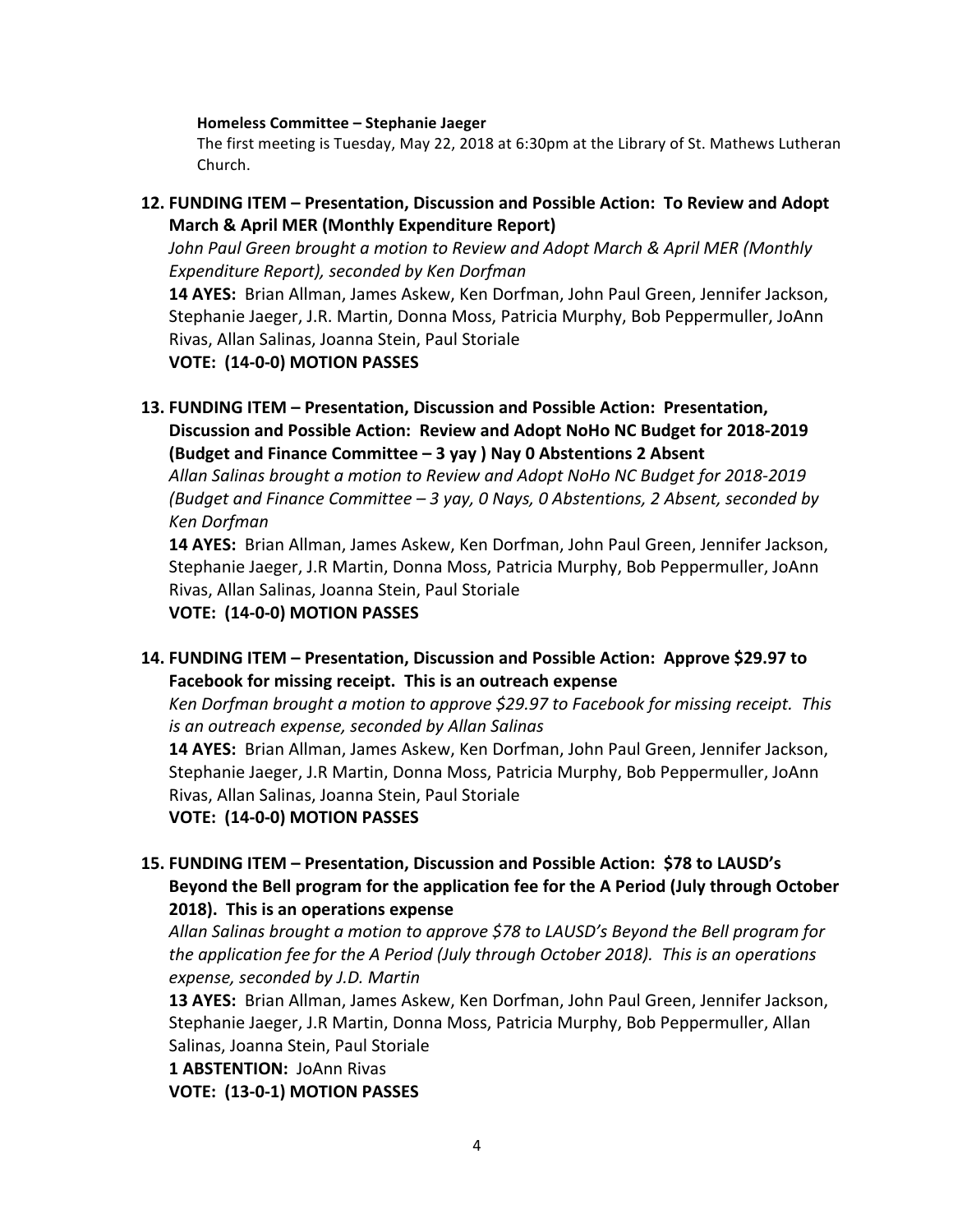**16. FUNDING ITEM – Presentation, Discussion and Possible Action: \$28 to the Web Corner**  for the renewal of nohonc.org domain name for two years. This is an outreach **expense**

*Brian Allman brought a motion to approve* \$28 to the Web Corner for the renewal of *nohonc.org* domain name for two years. This is an outreach expense, seconded by *Jennifer Jackson*

**14 AYES:** Brian Allman, James Askew, Ken Dorfman, John Paul Green, Jennifer Jackson, Stephanie Jaeger, J.R Martin, Donna Moss, Patricia Murphy, Bob Peppermuller, JoAnn Rivas, Allan Salinas, Joanna Stein, Paul Storiale

**VOTE: (14-0-0) MOTION PASSES**

# **17. FUNDING ITEM – Presentation, Discussion and Possible Action: \$253 per month to AA** Universal Storage for NoHo Neighborhood Council storage rental. This is an **operations expense**

*Brian Allman brought a motion to approve \$253 per month to AA Universal Storage for NoHo Neighborhood Council storage rental. This is an operations expense, seconded by Allan Salinas*

**14 AYES:** Brian Allman, James Askew, Ken Dorfman, John Paul Green, Jennifer Jackson, Stephanie Jaeger, J.R Martin, Donna Moss, Patricia Murphy, Bob Peppermuller, JoAnn Rivas, Allan Salinas, Joanna Stein, Paul Storiale

**VOTE: (14-0-0) MOTION PASSES**

# **18. FUNDING ITEM – Presentation, Discussion and Possible Action: Up to \$60 to postermywall.com for graphic design downloads of brochures, flyers and postcards. This is an operations expense**

*James Askew brought a motion to approve up to \$60 to postermywall.com for graphic* design downloads of brochures, flyers and postcards. This is an operations expense, *seconded by Jennifer Jackson*

**14 AYES:** Brian Allman, James Askew, Ken Dorfman, John Paul Green, Jennifer Jackson, Stephanie Jaeger, J.R. Martin, Donna Moss, Patricia Murphy, Bob Peppermuller, JoAnn Rivas, Allan Salinas, Joanna Stein, Paul Storiale

**VOTE: (14-0-0) MOTION PASSES**

# **19. FUNDING ITEM** – Presentation, Discussion and Possible Action: Up to \$400 for 24 **FIREWORKS PROHIBITED signs. These will have the NoHo Neighborhood Council Logo on them**

Paul Storiale brought a motion to amend Item #19 to add All Fireworks are illegal. Call *877ASKLAPD to report exact location, seconded by JoAnn Rivas*

**12 AYES:** Brian Allman, James Askew, Ken Dorfman, John Paul Green, Jennifer Jackson, Stephanie Jaeger, J.R. Martin, Patricia Murphy, JoAnn Rivas, Allan Salinas, Joanna Stein, Paul Storiale

**2 NAYS: Donna Moss, Bob Peppermuller VOTE: (12-2-0) MOTION PASSES**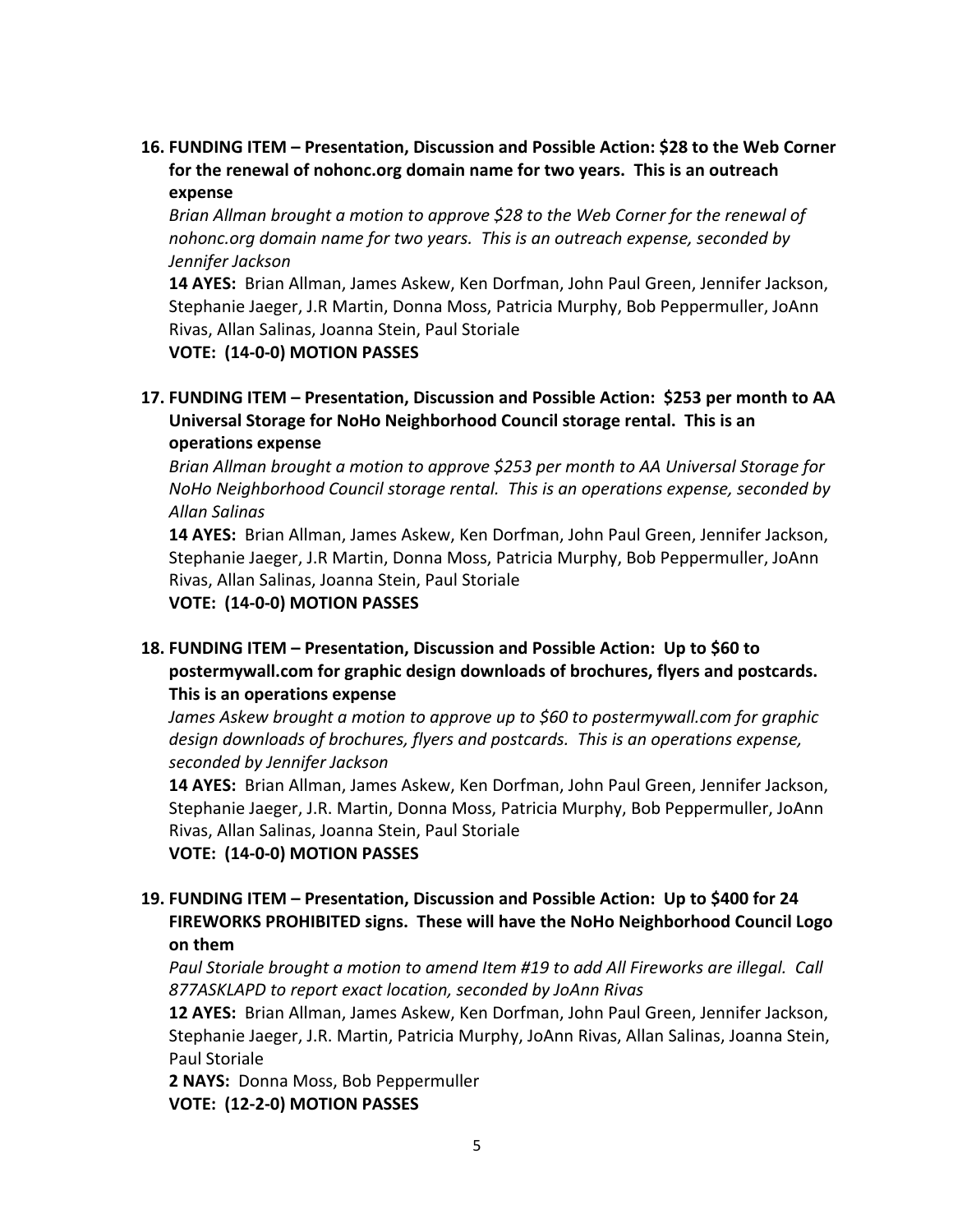*James Askew brought a motion to approve up to \$400 for 24 FIREWORKS PROHIBITED* signs. All Fireworks are illegal. Call 877ASKLAPD to report exact location. These will have the NoHo Neighborhood Council Logo on them, seconded by J.R. Martin **8 AYES:** Brian Allman, James Askew, Stephanie Jaeger, J.R. Martin, Patricia Murphy, JoAnn Rivas, Allan Salinas, Paul Storiale **3 NAYS:** Donna Moss, Bob Peppermuller, Joanna Stein **3 ABSTENTIONS:** Ken Dorfman, John Paul Green, Jennifer Jackson **VOTE: (8-3-3) MOTION PASSES**

**20. FUNDING ITEM** – Presentation, Discussion and Possible Action: Up to \$1000 for the **printing of NoHo Neighborhood Council brochures**

*Jennifer Jackson brought a motion to approve up to \$1000 for the printing of NoHo Neighborhood Council brochures, seconded by Dona Moss* **14 AYES:** Brian Allman, James Askew, Ken Dorfman, John Paul Green, Jennifer Jackson, Stephanie Jaeger, J.R. Martin, Donna Moss, Patricia Murphy, Bob Peppermuller, JoAnn Rivas, Allan Salinas, Joanna Stein, Paul Storiale **VOTE: (14-0-0) MOTION PASSES**

**21. FUNDING ITEM – Presentation, Discussion and Possible Action: Up to \$3000 for** Movies in the Park at the Vineland Recreation Center for the last two Saturdays in **June**

*James Askew brought a motion to approve up to \$3000 for Movies in the Park at the Vineland Recreation Center for the last two Saturdays in June, seconded by Joanna Stein* **14 AYES:** Brian Allman, James Askew, Ken Dorfman, John Paul Green, Jennifer Jackson, Stephanie Jaeger, J.R. Martin, Donna Moss, Patricia Murphy, Bob Peppermuller, JoAnn Rivas, Allan Salinas, Joanna Stein, Paul Storiale **VOTE: (14-0-0) MOTION PASSES**

- **22. Presentation, Discussion and Possible Action: To write a letter in support of a grant of** \$1,500,000 for Shade Los Angeles. The main objection of Shade LA is as follows: **Plant 2,700 15-gallon trees** Remove 21,500 square feet of concrete (equivalent to 900 4'x6' tree wells) **Water 1,000 trees for 3 years utilizing City staff along major corridors Engage 1,700 + residents to adopt and care for street trees Distribute 1,000 5 gallon trees to residents Reduce GHG emissions and store 30,000 MT Co2e** Host at least one urban forestry/sustainability fair Item #22 was tabled until the next meeting.
- **23. Presentation, Discussion and Possible Action: To submit a CIS in support of Council** File 14-1057-S2 ("Overnight Parking/Dwelling on City Streets") Contingent upon an amendment by City Council to undertake a good faith effort to provide 'safe parking' **facilities**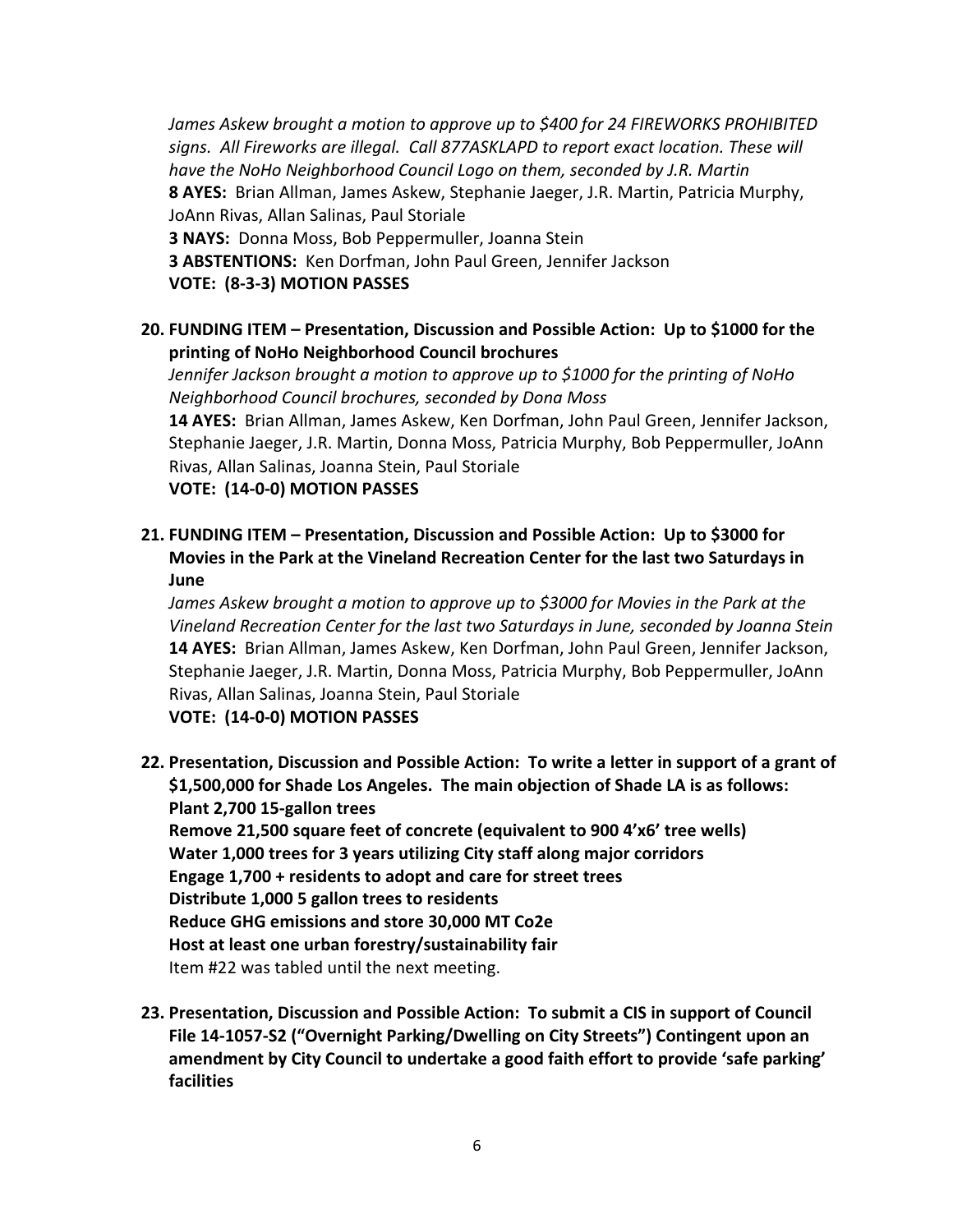JoAnn Rivas brought a motion to to submit a CIS in support of Council File 14-1057-S2 *("Overnight Parking/Dwelling on City Streets")* Contingent upon an amendment by City *Council to undertake a good faith effort to provide 'safe parking' facilities, seconded by Stephanie Jaeger*

**12 AYES:** Brian Allman, James Askew, Ken Dorfman, Jennifer Jackson, Stephanie Jaeger, Donna Moss, Patricia Murphy, Bob Peppermuller, JoAnn Rivas, Allan Salinas, Joanna Stein, Paul Storiale

**2 NAYS:** John Paul Green, J.R. Martin **VOTE: (12-2-0) MOTION PASSES**

**24. Presentation, Discussion and Possible Action: to submit a CIS in support of Council File 14-1635-S2 ("Home Sharing") with Amendments**

Item #24 was tabled until the next meeting.

**25. Presentation, Discussion and Possible Action: Standing Rules C – Committee Procedures: Addition – "Non-Board Member Stakeholders on a standing committee** must complete all required training as does elected and appointed board members of the NoHo Neighborhood Council before becoming eligible to vote as a member of the **committee"**

*Joanna Stein brought a motion to approve Standing Rules C – Committee Procedures:* Addition – "Non-Board Member Stakeholders on a standing committee must complete *all required training as does elected and appointed board members of the NoHo Neighborhood Council before becoming eligible to vote as a member of the committee", seconded by Jennifer Jackson*

**14 AYES:** Brian Allman, James Askew, Ken Dorfman, John Paul Green, Jennifer Jackson, Stephanie Jaeger, J.R. Martin, Donna Moss, Patricia Murphy, Bob Peppermuller, JoAnn Rivas, Allan Salinas, Joanna Stein, Paul Storiale

**VOTE: (14-0-0) MOTION PASSES**

- **26. Presentation, Discussion and Possible Action: Due to Labor Day being on the first Monday of September and Independence Day being the first week of July, the NoHo Neighborhood Council proposes the following options:** 
	- **1.** The July and September meeting will always be the 2<sup>nd</sup> Monday of the Month
	- **2.** The NoHo Neighborhood Council move our meeting days to the 2<sup>nd</sup> Monday of **each month beginning in July**

*Paul Storiale brought a motion to amend Item #26 to the NoHo Neighborhood Council will move meeting days to the second Monday of each month beginning in July, seconded by James Askew* 13 AYES: Brian Allman, James Askew, John Paul Green, Jennifer Jackson, Stephanie Jaeger, J.R. Martin, Donna Moss, Patricia Murphy, Bob Peppermuller, JoAnn Rivas, Allan Salinas, Joanna Stein, Paul Storiale

1 **ABSTENTION**: Ken Dorfman

**VOTE: (13-0-1) MOTION PASSES**

*Brian Allman brought a motion the NoHo Neighborhood Council will move meeting days to the* second of each month beginning in July, seconded by Stephanie Jaeger